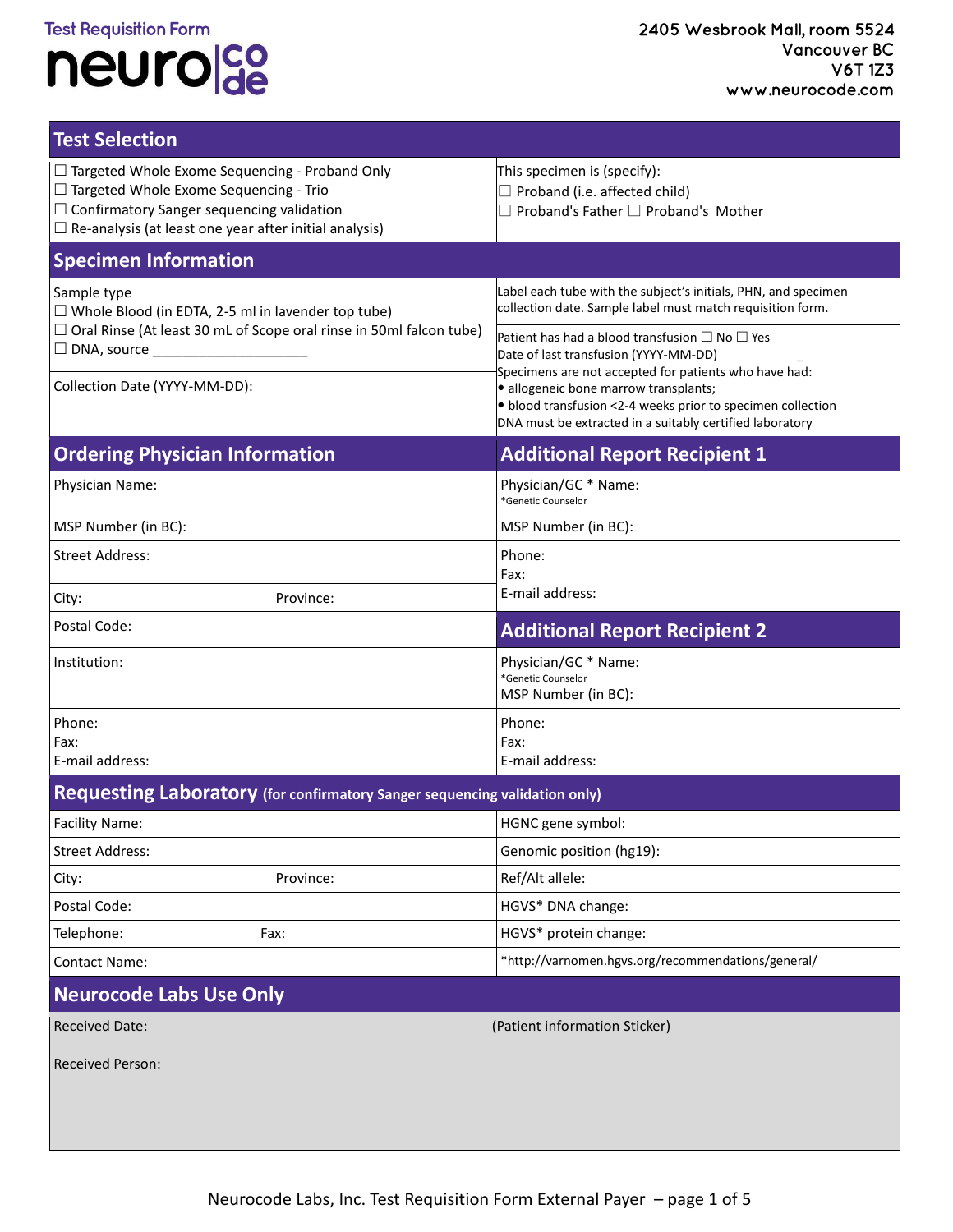#### **Test Requisition Form**

# neurolde

|                                                                                                   | <b>I W</b>                                                                                                             |                                                                  |                                                                                                                          | www.neurocoae.com                                                                                                                     |  |  |
|---------------------------------------------------------------------------------------------------|------------------------------------------------------------------------------------------------------------------------|------------------------------------------------------------------|--------------------------------------------------------------------------------------------------------------------------|---------------------------------------------------------------------------------------------------------------------------------------|--|--|
|                                                                                                   | <b>Payment Information (required)</b>                                                                                  |                                                                  |                                                                                                                          |                                                                                                                                       |  |  |
| Name:<br><b>Street Address:</b><br>City:<br>Province/State:<br>Postal Code:<br>Country:<br>Phone: |                                                                                                                        |                                                                  | Contact Neurocode Labs, Inc. for pricing.<br>Canadian funds.<br>information: accounting@neurocode.com                    | □ Cheque or Bank Draft (make payable to Neurocode Labs, Inc.) in<br>□ Bank Transfer - please contact Neurocode Labs, Inc. for account |  |  |
| <b>Patient Information</b>                                                                        |                                                                                                                        |                                                                  |                                                                                                                          |                                                                                                                                       |  |  |
| Last Name:                                                                                        |                                                                                                                        | First Name and Initials:                                         |                                                                                                                          |                                                                                                                                       |  |  |
| DOB (YYYY-MM-DD):                                                                                 |                                                                                                                        | Sex (check one): $\Box$ female $\Box$ male $\Box$ unknown PHN:   |                                                                                                                          |                                                                                                                                       |  |  |
|                                                                                                   | Family History (including information about parental consanguinity):                                                   |                                                                  |                                                                                                                          |                                                                                                                                       |  |  |
| Ethnicity (check all that apply):                                                                 |                                                                                                                        |                                                                  | $\Box$ African $\Box$ Ashkenazi $\Box$ Asian $\Box$ Caucasian $\Box$ First Nations $\Box$ Hispanic $\Box$ Other (specify |                                                                                                                                       |  |  |
|                                                                                                   | <b>Biological Parent Data - Mother</b>                                                                                 |                                                                  | <b>Biological Parent Data - Father</b>                                                                                   |                                                                                                                                       |  |  |
| Last Name:                                                                                        | First Name and Initials:                                                                                               |                                                                  | Last Name:                                                                                                               | First Name and Initials:                                                                                                              |  |  |
| DOB (YYYY-MM-DD):                                                                                 |                                                                                                                        |                                                                  | DOB (YYYY-MM-DD):                                                                                                        |                                                                                                                                       |  |  |
| Affected: $\Box$ Yes $\Box$ No $\Box$ No, but a family member is                                  |                                                                                                                        | Affected: $\Box$ Yes $\Box$ No $\Box$ No, but a family member is |                                                                                                                          |                                                                                                                                       |  |  |
|                                                                                                   | Sample: □ Not Available □ Sent Separately □ Also included<br>Sample: □ Not Available □ Sent Separately □ Also included |                                                                  |                                                                                                                          |                                                                                                                                       |  |  |
| <b>Clinical Diagnosis</b>                                                                         |                                                                                                                        |                                                                  |                                                                                                                          |                                                                                                                                       |  |  |
| Clinical diagnosis:                                                                               |                                                                                                                        |                                                                  |                                                                                                                          | Describe the most relevant clinical findings supporting the diagnosis (attach possible supportive material):                          |  |  |
| Detailed clinical information is crucial for accurate interpretation of results.                  |                                                                                                                        |                                                                  |                                                                                                                          |                                                                                                                                       |  |  |
| <b>Previous Clinical Investigations</b>                                                           |                                                                                                                        |                                                                  |                                                                                                                          |                                                                                                                                       |  |  |
| Karyotype:                                                                                        | $\Box$ Not applicable                                                                                                  | $\Box$ Normal                                                    | $\Box$ Abnormal, specify:                                                                                                |                                                                                                                                       |  |  |
| Microarray:                                                                                       | $\Box$ Not applicable                                                                                                  | $\Box$ Normal                                                    | $\Box$ Abnormal, specify:                                                                                                |                                                                                                                                       |  |  |
| Metabolic testing:                                                                                | $\Box$ Not applicable                                                                                                  | $\Box$ Normal                                                    | $\Box$ Abnormal, specify:                                                                                                |                                                                                                                                       |  |  |
| Single gene / Multi-gene panel:<br>Other tests:                                                   | $\Box$ Not applicable                                                                                                  | $\Box$ Normal                                                    | $\Box$ Abnormal, specify:                                                                                                |                                                                                                                                       |  |  |
|                                                                                                   |                                                                                                                        |                                                                  |                                                                                                                          |                                                                                                                                       |  |  |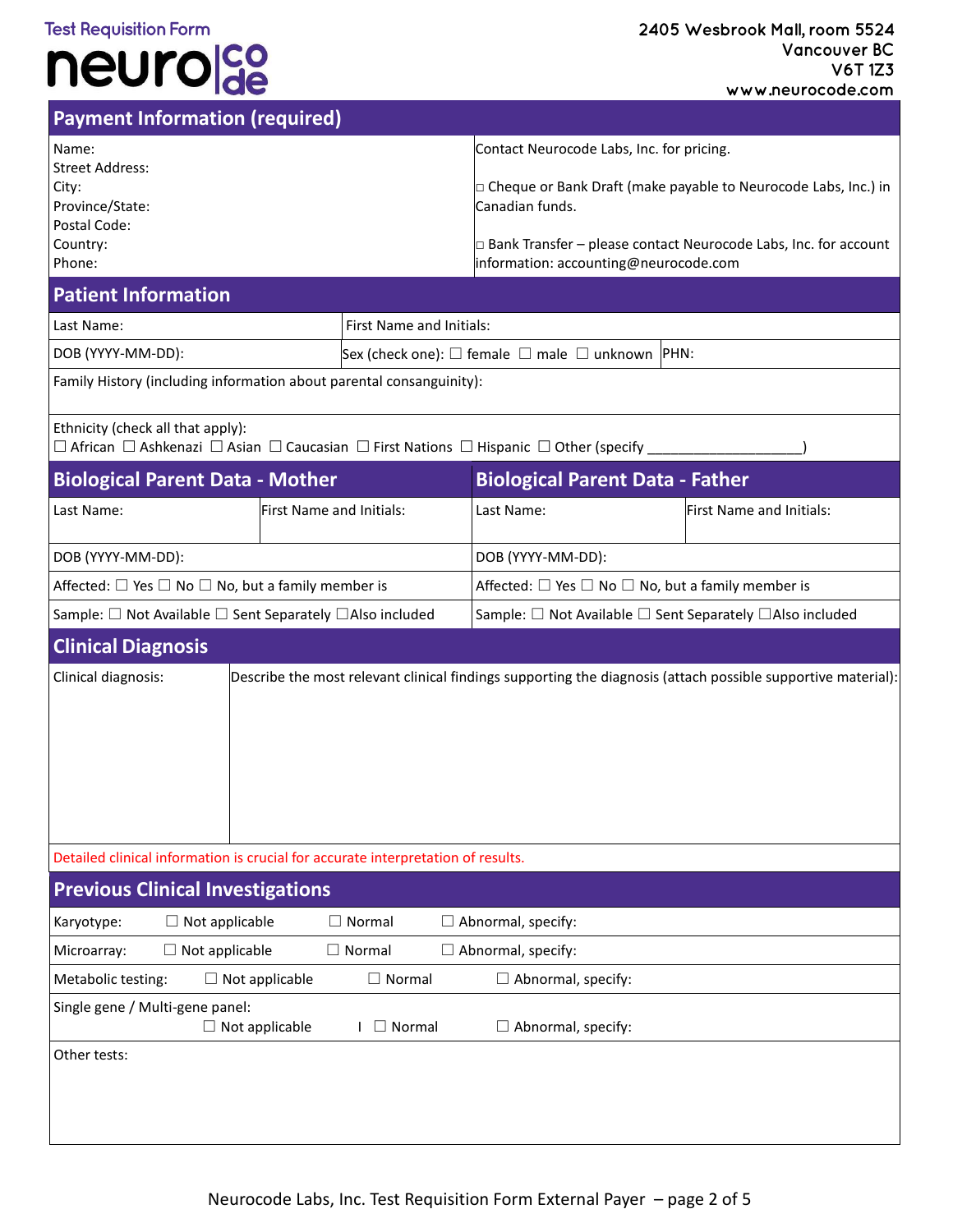#### **Test Requisition Form**

# neurolco

#### **Clinical Information**

| Please check all that apply.             |                                                |                                                           |
|------------------------------------------|------------------------------------------------|-----------------------------------------------------------|
| PERINATAL HISTORY                        | CRANIOFACIAL (INCLUDING HEARING & VISION)      | METABOLIC                                                 |
| $\Box$ Cystic Hygroma                    | □ Abnormal Eye Movement                        | □ Abnormal CPK                                            |
| □ Hydrops Fetalis                        | □ Abnormal Hearing                             | $\Box$ Elevated alanine                                   |
| □ Increased Nuchal Translucency (NT)     | □ Abnormal Vision                              | $\Box$ Elevated puyruvate                                 |
| □ Intrauterine Growth Restriction (IUGR) | $\square$ Blindness                            |                                                           |
| $\Box$ Oligohydramnios                   | $\Box$ Cataracts                               | $\Box$ Ketosis                                            |
| $\Box$ Polyhydramnios                    | □ Cleft Lip/ Palate                            | □ Lactic Acidosis                                         |
| $\Box$ Prematurity                       | □ Coloboma (of eye)                            | □ Organic Aciduria                                        |
| □ Other __________________               | □ Chronic Progressive External Ophthalmoplegia | □ Other _________________                                 |
| <b>GROWTH</b>                            | Dysmorphic Features (describe)                 | <b>ENDOCRINE</b>                                          |
| $\Box$ Failure to Thrive                 |                                                | $\Box$ Diabetes Mellitus ( $\Box$ Type I; $\Box$ Type II) |
| □ Growth retardation/short stature       |                                                | □ Hyperparathyroidism                                     |
| □ Overgrowth                             |                                                |                                                           |
| □ Other                                  | □ Ear Malformation                             | □ Hyperthyroidism                                         |
|                                          | □ Optic Atrophy                                | □ Hypoparathyroidism                                      |
| NERODEVELOPMENTAL                        | $\Box$ Ptosis                                  | □ Hypothyroidism                                          |
| $\Box$ ADHD                              | □ Retinitis Pigmentosa                         | $\Box$ Hypoglycemia                                       |
| $\Box$ Autism                            | □ Other ___________                            | $\Box$ Pheochromocytoma/paraganglioma                     |
| □ Developmental Delay                    |                                                | $\Box$ Other $\Box$                                       |
| □ Intellectual Disability, IQ:           |                                                | <b>GASTROINTESTINAL</b>                                   |
| $\Box$ Encephalopathy                    | SKELETAL/LIMB ABNORMALITIES                    |                                                           |
| □ Fine Motor Delay                       | □ Club Foot / Feet                             | $\Box$ Chronic Constipation                               |
| □ Gross Motor Delay                      | □ Contractures                                 | □ Chronic Diarrhea                                        |
| $\Box$ Seizure (type: $\_\_$             | □ Diaphragmatic Hernia                         | □ Chronic Intestinal Pseudoobstruction                    |
| □ Psychiatric symptoms                   | □ Joint Hypermobility                          | □ Elevated transaminases                                  |
| □ Learning Disability                    | □ Kyphosis                                     | $\Box$ Gastroesophageal Reflux                            |
| □ Obsessive-Compulsive Disorder          | □ Limb Anomaly<br>Pes Planus                   | Gastroschisis/Omphalocele                                 |
| □ Speech Delay                           |                                                | □ Hepatic failure                                         |
| $\Box$ Other                             | □ Polydactyly<br>□ Pterygium                   | □ Hirschsprung Disease                                    |
| BRAIN MALFORMATIONS/ABNORMAL IMAGING     | $\Box$ Scoliosis                               | □ Pyloric Stenosis                                        |
| $\Box$ Abnormalities of basal ganglia    | □ Syndactyly                                   | □ Recurrent Vomiting                                      |
| $\Box$ Agenesis of the corpus callosum   | □ Vertebral Anomaly                            | □ Tracheoesophageal Fistula                               |
| $\Box$ Brain atrophy                     |                                                | $\Box$ Other $\Box$ Other $\Box$ Other $\Box$             |
| □ Cortical dysplasia                     | SKIN, HAIR, AND NAILS                          |                                                           |
| $\Box$ Hemimegalencephaly                |                                                | <b>GENITOURINARY</b>                                      |
|                                          |                                                | $\Box$ Ambiguous Genitalia                                |
| □ Heterotopia                            |                                                |                                                           |
| □ Holoprosencephaly                      | □ Abnormal connective tissue: ________________ | $\Box$ Hydronephrosis                                     |
| $\Box$ Hydrocephalus                     | <b>Blistering</b>                              | $\Box$ Hypospadias                                        |
| □ Lissencephaly                          | $\Box$ Ichthyosis                              | □ Kidney Malformation                                     |
| □ Microcephaly                           | □ Skin tumors/Malignancies                     | <b>D</b> Renal Agenesis or Dysgenesis                     |
| □ Macrocephaly                           | □ Other: ___________________                   |                                                           |
| □ Periventricular leukomalacia           | HEMATOLOGIC AND IMMUNOLOGIC                    | □ Renal Tubulopathy                                       |
|                                          | $\square$ Anemia                               | $\Box$ Other $\Box$                                       |
| NEUROMUSCULAR                            | □ Coagulation disorder                         | <b>CARDIOVASCULAR</b>                                     |
| $\Box$ Ataxia                            | □ Immunodeficiency                             | □ Arrhythmia                                              |
| $\Box$ Chorea                            |                                                | $\Box$ ASD                                                |
| $\Box$ Hypotonia                         | □ Neutropenia                                  | □ Cardiomyopathy                                          |
| □ Hypertonia                             | □ Pancytopenia                                 |                                                           |
| $\square$ Spasticity                     | □ Thrombocytopenia                             | □ Coarctation of Aorta                                    |
| □ Dystonia                               |                                                | □ Tetralogy of Fallot                                     |
| □ Muscle Weakness / Atrophy              |                                                | $\Box$ Hypoplastic left heart                             |
| □ Exercise Intolerance                   |                                                | □ Stroke                                                  |
|                                          |                                                | $\Box$ VSD                                                |
|                                          |                                                | □ Other ____________                                      |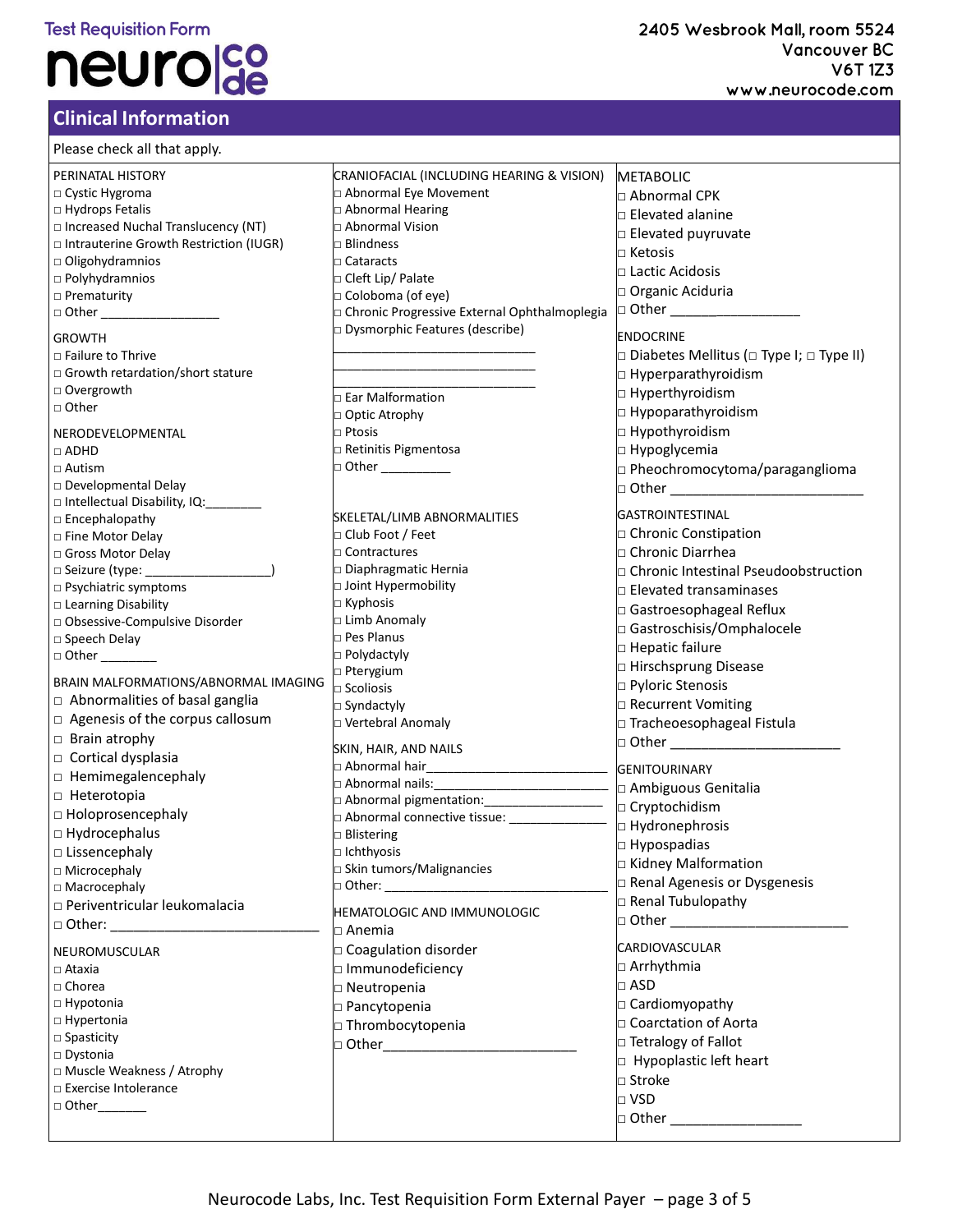### **Test Requisition Form neurola**

#### **Physician's Statement and Signature**

*This test is medically necessary for the risk assessment, diagnosis or detection of a disease, illness, impairment, symptom, syndrome or disorder. The results could direct medical management and treatment decisions. By my signature below, I indicate that I am the referring physician and/or authorized health care provider. I have explained the purpose, possible results and limitations of the test described above. The patient and/or patient's*  legal guardian has been given the opportunity to ask questions and/or seek genetic counseling. The patient, or *the patient's legal guardian, has given informed consent for the test described above to be performed.*

Ordering Physician's Signature:  $\Box$  Date (YYYY-MM-DD):

#### **Patient Consent to Receipt of Secondary (incidental) Findings**

*According to the current CCMG position statement (PMID: 25951830), Neurocode Labs does not intentionally search for variants unrelated to the patient's primary indication. However, it is possible that during the analysis, variants associated with conditions other than those relevant to patient's presentation are incidentally identified. Such findings are termed as secondary findings or incidental findings. Incidental findings are only*  included if variants are interpreted as pathogenic or likely pathogenic and if the patient consented to the return *of these secondary findings.* 

*I, the patient, or the patient's legal guardian, have had the implications and limitations of the requested genetic test, including the possibility of secondary findings, explained by the referring physician or health care provider and give informed consent to have the test, described above, performed.*

☐ *Check this box if you wish to receive CCMG secondary findings.*

| Patient (Guardian) Signature: | Date (YYYY-MM-DD): |
|-------------------------------|--------------------|
|                               |                    |